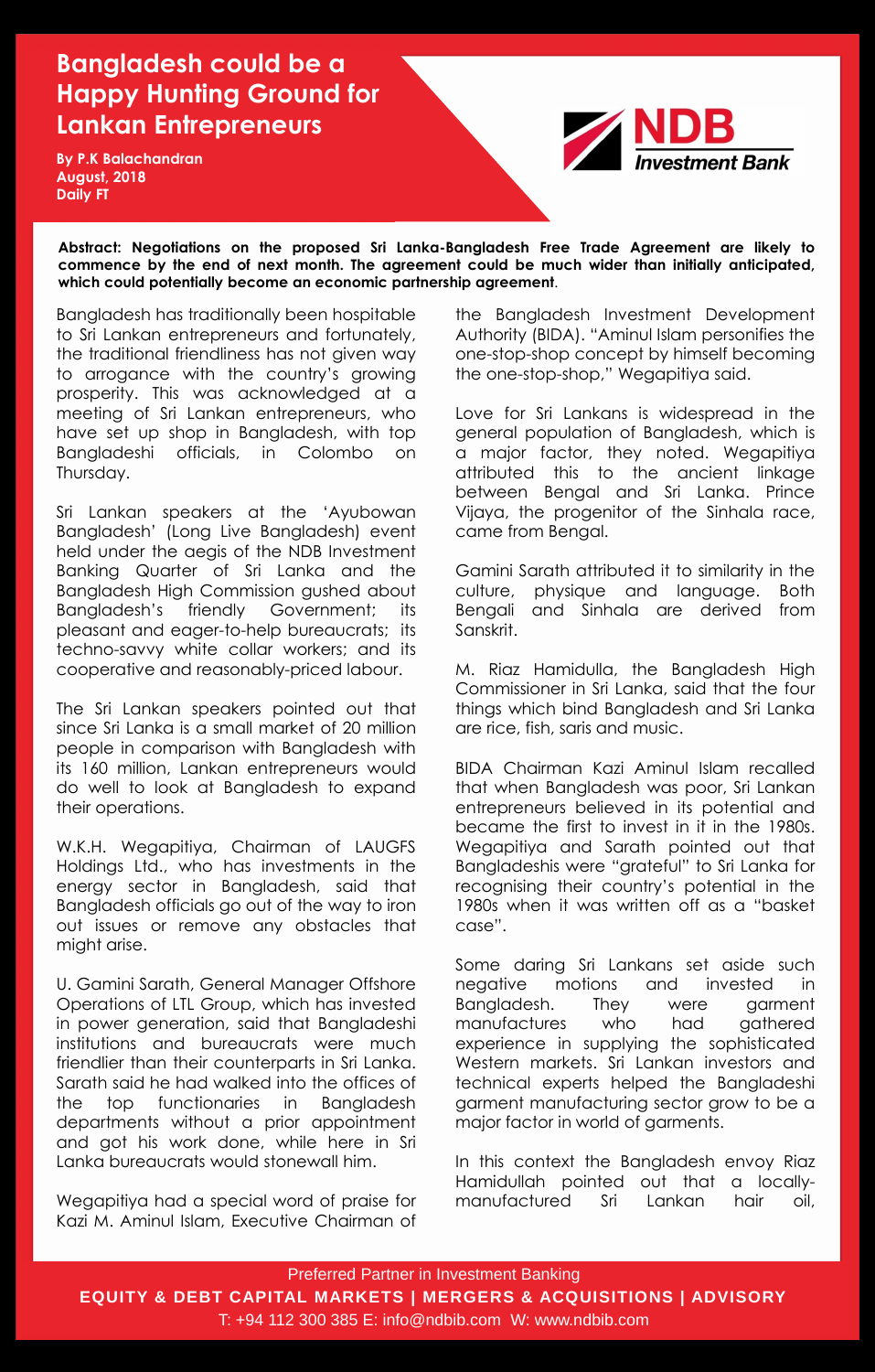BIDA Chairman Kazi Aminul Islam said that when Bangladesh got freedom in 1971, its per capita GDP was only \$ 129. But by 2017 it had risen to \$ 1093. Therefore, entrepreneurs would have to look not only at the present but the future too, Islam said.

The BIDA Chairman said that US President Trump would not be able to stop the free movement of goods and services. Expertise and knowledge are "portable" and cannot be prevented from moving across borders, Islam averred.

Noting that multilateralism was hampered by a lack of trust, countries could strike bilateral deals, he suggested, urging Bangla-Lanka deals. Among the areas listed by Islam for possible Lankan investment in Bangladesh are ICT, health and pharmaceuticals.

Bangladesh Investment Development Authority (BIDA) Director Md. Ariful Hoque said that Bangladesh was now the 44th largest economy in the world with a GDP of \$ 286 billion. It is expected to be the 23rd largest economy in 2041. In 2021, Bangladesh"s GDP is expected to be \$ 335 billion. FDI is expected to be \$ 9.6 billion and exports would touch \$ 70 billion.

Hoque said that Bangladesh had the most liberal economy in South Asia; 100% foreign investment is allowed in 70 sectors. Bangladesh ensures that local and foreign investors have a level playing field. Rules relating to repatriation profits are also very liberal. Commenting on this, BIDA Chairman Aminul Islam said: "So far nobody has complained to me about any issues in repatriation."

Land acquisition is not a problem in Bangladesh. Tax holidays range from five to 10 years. Export Promotion Zones with all the

utilities exist and industries there can import duty free, said Kanti Kumar Saha, CEO, NDB Capital, Bangladesh.

Bangladesh has got \$ 276 million in FDI. Among the investors are Sri Lankan companies like NDB, Commercial Bank, Brandix and Hirdiramani, LTL, People"s Leasing, etc.

Stating the areas in which Sri Lankans can invest, the Bangladeshi speakers said that energy was a sector Sri Lankans could consider as Bangladesh was rich in natural gas. There is much room in the power sector because electrification covers only 50% of the population. The power sector in Bangladesh is open to private investment as 57% of the generation comes from the private sector.

Food and beverages and other consumables are another vast area because, with rising incomes, an average family spends 97% of its income on consumption. As compared to Lanka, the heath sector is poor in Bangladesh. The country needs hospitals and clinics. Thus there is room for investment to serve a potential health market of \$ 2 billion. Banking and financial sectors are yet undeveloped in Bangladesh as is the Life insurance sector. Only 10% of the population uses banks while the South Asian average is 33%. The small and medium industries sector is crying for funds. Life insurance is an unexploited area, as today, only 0.5% of the population is covered by Life insurance.

Even the garment sector has scope for growth. Garment exports are expected to grow to \$ 50 billion by 2021. There is a huge market for lingerie waiting to be catered to. Sri Lankans are well-equipped to enter the garment sector and succeed, the Bangladeshi officials said.

Bangladesh is self-sufficient in food, but food production is still not efficient enough to generate surpluses for export.

Preferred Partner in Investment Banking

**EQUITY & DEBT CAPITAL MARKETS | MERGERS & ACQUISITIONS | ADVISORY**

T: +94 112 300 385 E: info@ndbib.com W: www.ndbib.com

## **Bangladesh could be a Happy Hunting ground for Lankan Entrepreneurs**

**By P.K Balachandran August, 2018 Daily FT**



Komarika, has captured the market from Marico, imported from India. Komarika should lead the way for the entry of a wide range of consumer products of daily use. Hamidullah also referred to the gherkin pickle made by the Lankan firm Hayleys, which is selling in Japan at \$17 a bottle.